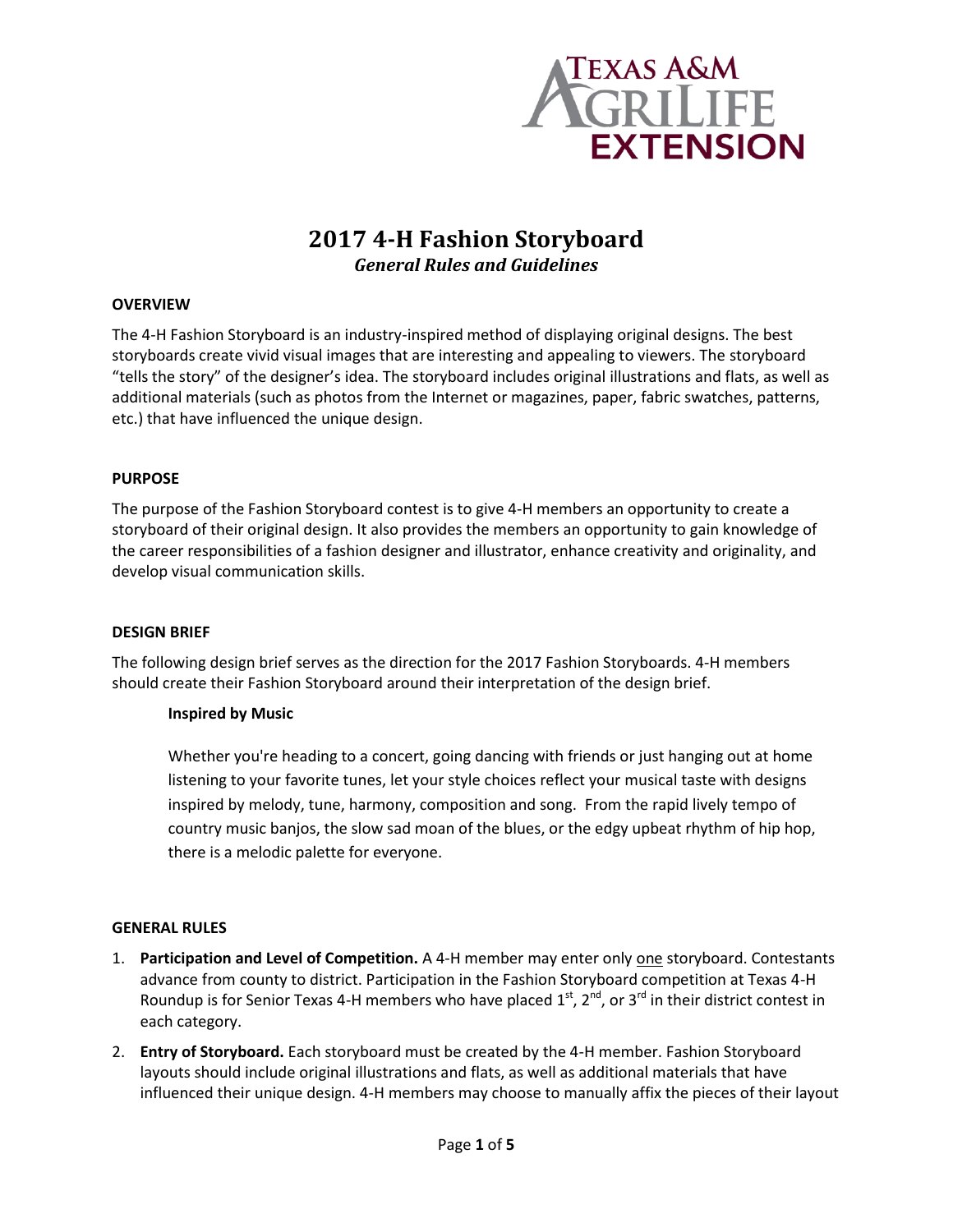to their storyboard, or computer-generated layouts can be printed and affixed to the foam core or mat board. All items need to be securely adhered to the board. It is the 4-H member's responsibility to affix all components of their layout for secure transportation.

- 3. **Submission of Storyboard.** Entering the competition is by submitting the Fashion Storyboard only. There will not be an interview. The Fashion Storyboard must be checked-in during Roundup. **Do not mail.** The specific time and location for check-in will be announced in the Texas 4-H Roundup materials.
- 4. **Identification of Storyboard.** The Fashion Storyboard Label must be securely affixed to the back of the storyboard. The label MUST be legibly printed or typed and MUST be complete, including the answer to the Originality of Design question. The 4-H member should not put his/her name on the front.
- 5. **Number of garments designed.** Focus on **one** garment/outfit for the storyboard. Contestants may provide up to two (2) variations of the original design.
- 6. **Categories.** The following is a list of the categories and descriptions. Each storyboard should be entered into one category. A 4-H member may enter only one storyboard.
	- a. **Wearable**: Clothing that can be worn. Includes items such as pants, shorts, skirts, blouses, sweaters, coats, dresses, etc.
	- b. **Accessory**: Includes items such as belts, purses, bags, hats, etc.
	- c. **Jewelry**: Includes necklaces, bracelets, rings, and earrings.
	- d. **Non-Wearable**: Includes items such as pillows, organizers, holiday items, stuffed animals, items for the home, etc.
	- e. **Pet Clothing**: Includes items that can be worn by a pet or any other animal.
- 7. **Scoring.** Storyboards will be evaluated based on the 4-H Fashion Storyboard Score Sheet.
- 8. **Each Storyboard must conform to and will be evaluated based on the following, but is not limited to:**
	- a. **Visual Appeal/Creativity of Storyboard** Storyboards should show evidence of creativity by the 4-H member. The layout of the storyboard should illustrate a theme, mood, or spirit of an idea.
		- i. A good storyboard should have a strong focal point.
		- ii. Placement of the inspirational items should allow the eye to flow across all elements of the board without distracting from the design.
		- iii. "White space" or "blank space" should be kept in consideration. Too much or too little white space detracts from the design.
		- iv. Additional photos and other materials can be used to show the inspiration for the design. These additional materials should enhance the storyboard, without taking away from the original design.
	- b. **Quality of Workmanship** Storyboards should be neat and demonstrate quality of workmanship.
	- c. **Consistent Color Palette** Use a consistent color palette and theme throughout the board.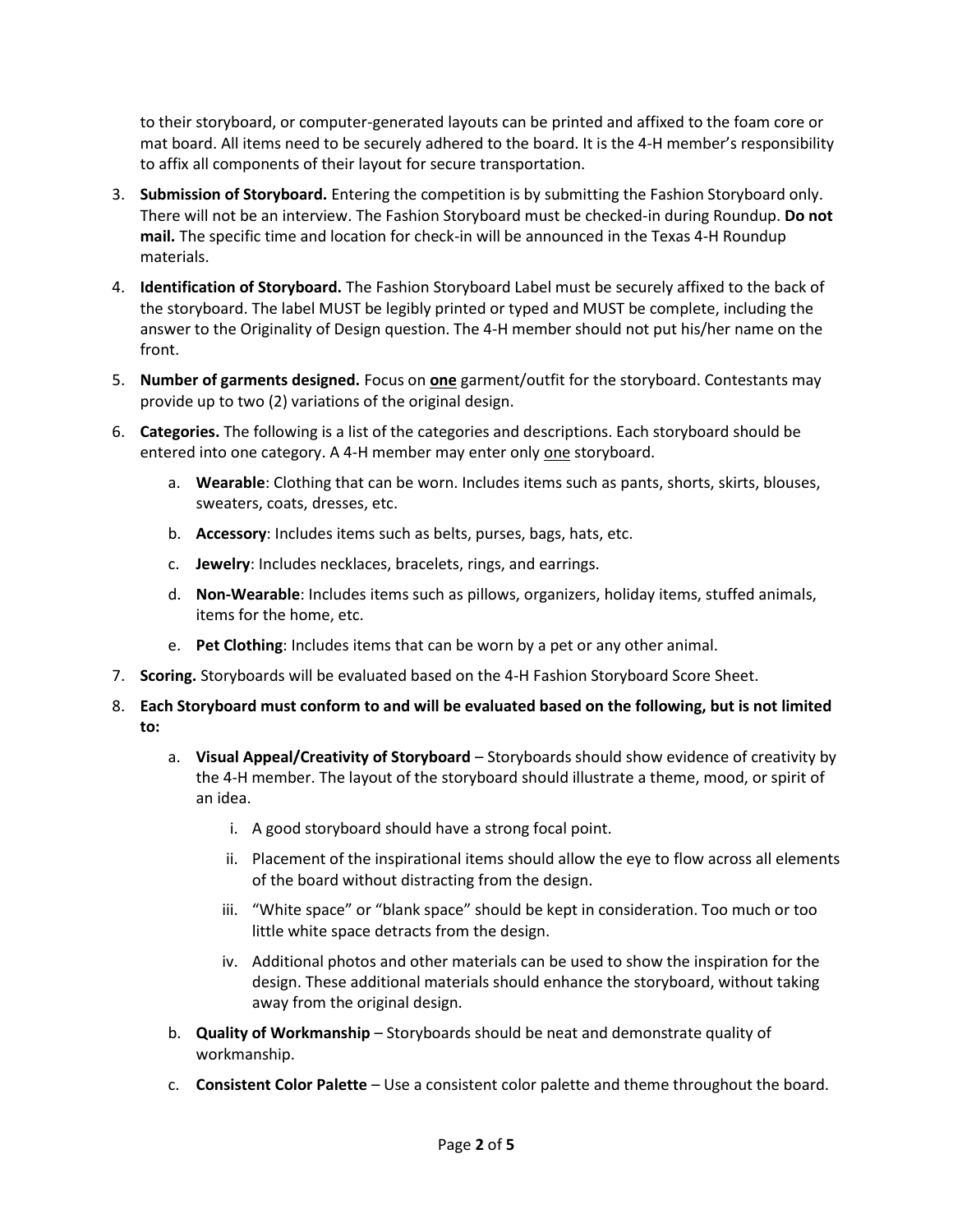- d. **Fabric Samples, Trims, and Embellishments** Fabric samples must be included on the board and be appropriate for the design illustrated. Trims and embellishments that would be used on the garment/outfit should be included, if applicable to the design.
	- i. If the exact fabric swatch cannot be found, a "basic swatch" may be used to illustrate fabric type (denim, linen, etc.), and the 4-H member can draw out the detail.
	- ii. Examples of trims and embellishments would be top stitching, piping, buttons, etc.
- e. **Dimension** Must use foam core board or mat board. Must be 20" x 30", displayed horizontally or vertically. Do not use poster board.
- f. **Consistent Theme** All elements are cohesive and support the design brief.
- g. **Originality of Designs** All design illustrations and flats should be the original work of the 4- H member. The design may be hand drawn or computer drawn. No "copying and pasting" from someone's design as seen on the Internet, in a magazine, or other sources for the original design.
- h. **Design Detail** Should include the at least one Illustration and at least one Flat.
	- i. *Illustration* Include at least one main artistic and appropriate fashion illustration. At least one illustration must be on a model/croquis. The model/croquis does not have to be an original drawing and may be traced. See the example below.

<http://www.universityoffashion.com/fashion-croquis/>

ii. *Flats* – Include at least one flat. Flats are working drawings that are not on a model/croquis that illustrate other views like you would find on a dressmaker's pattern envelope. The flats should depict the garment from other views and details. See the example below.

Flats combine style with information. You have created an original design and now you need to be able to create a drawing to help someone else see how to make it. Flats are drawn to define shape, fit, construction and sometimes fabrication. Flats are more factual than the same garment drawn on the figure, posed for dramatic looks. They show how a garment is to be made versus how it will be worn.

These drawings for fashion manufacturing are always drawn looking at the garment, never at an angle. Consider this your only means of communication to the seamstress; if you leave out a particular detail, the garment won't end up being manufactured properly. The details must be exact and clearly specified.

#### **Flats**

## **Illustration**

outfit drawn on a model/croquis



Pictures taken from: www.designersnexus.com

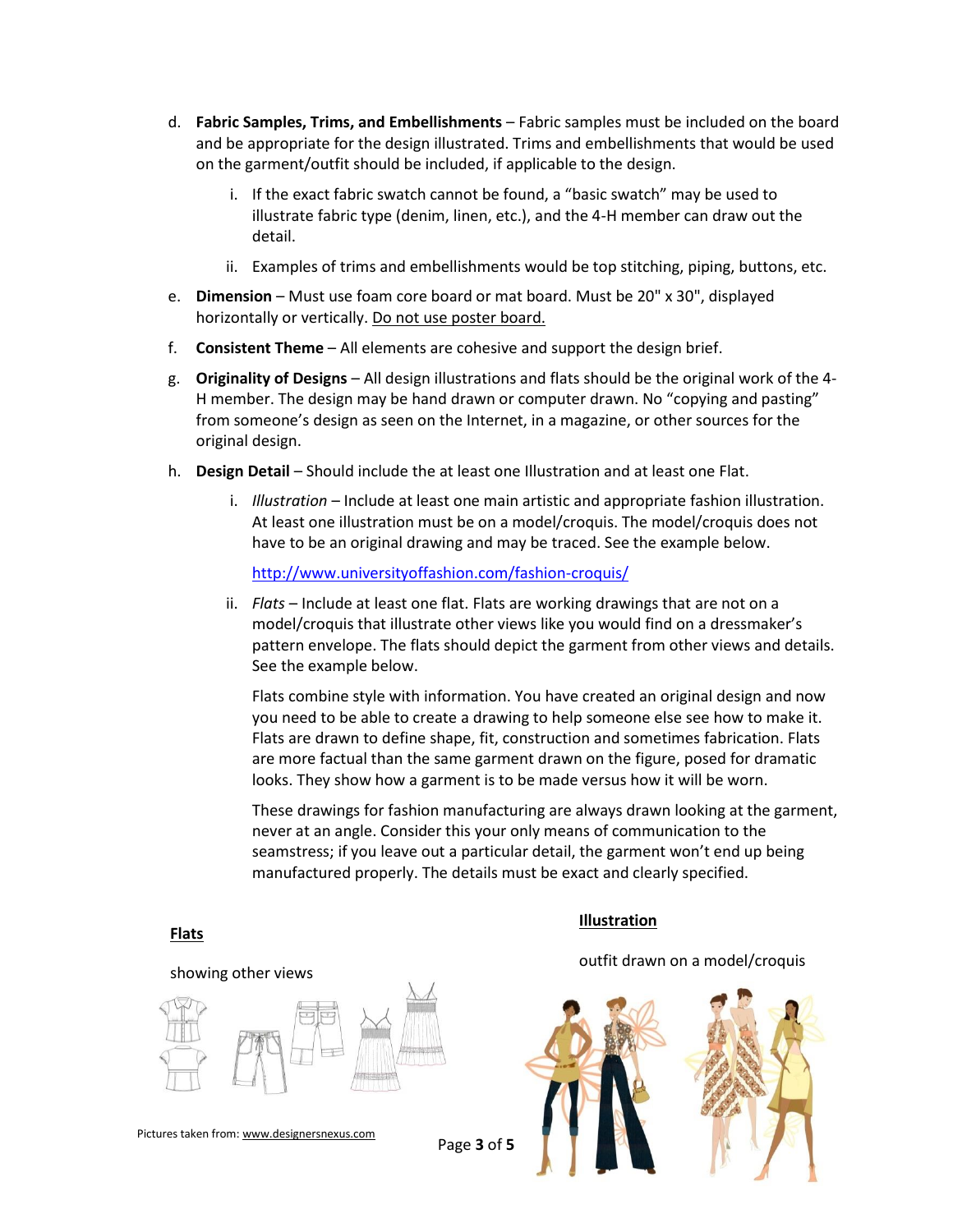



Jewelry Design – flats need to include the technical aspects of a piece of jewelry including clasps, crimp beads, cord or wire, jump rings, etc.

Non-wearable – can include details on construction materials and dimensions.